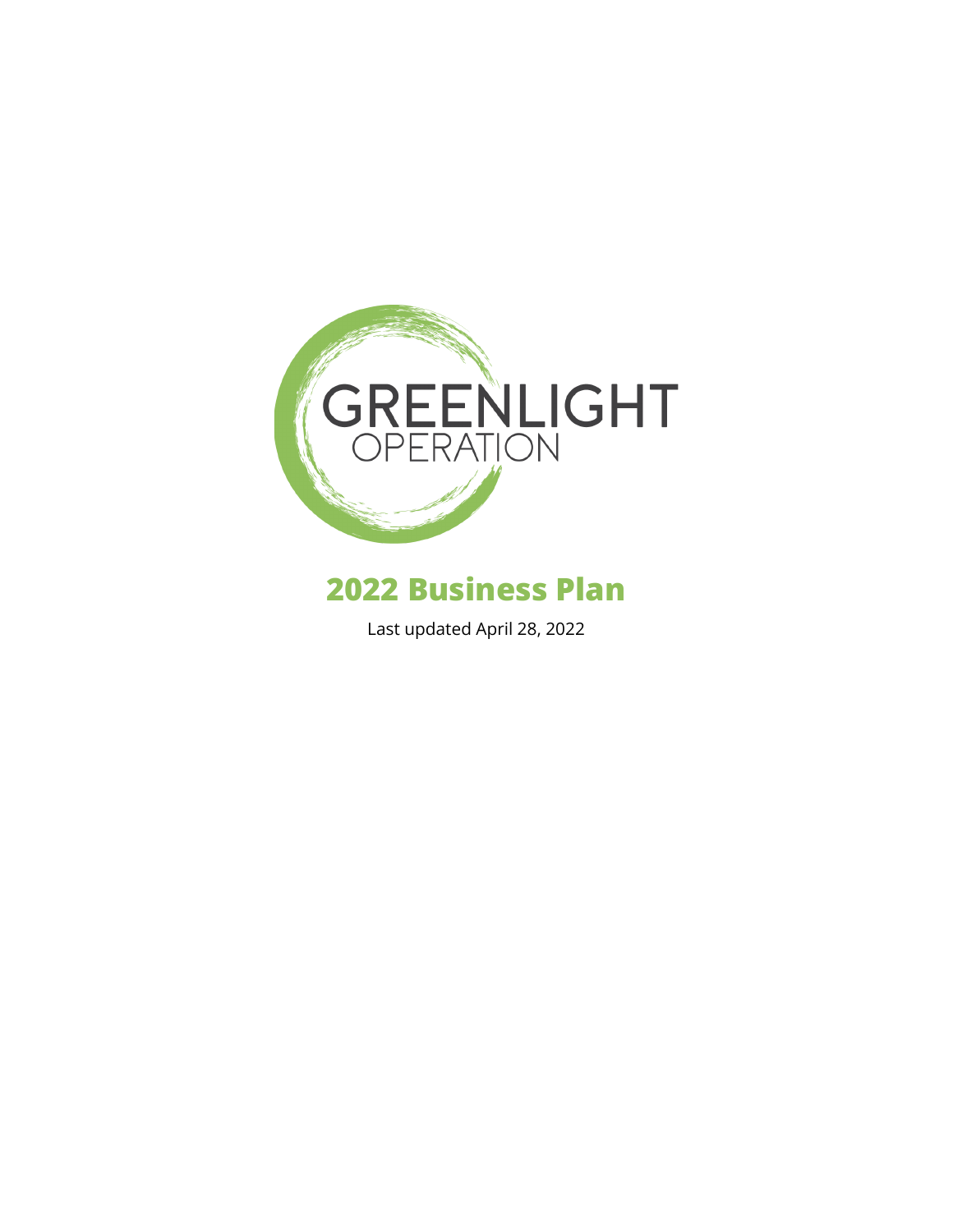### **Contents**

| The Problem                  | $\overline{2}$   |
|------------------------------|------------------|
| Vision & Mission             | 3                |
| Strategy                     | 3                |
| Our Values                   | 3                |
| Our Story                    | $\boldsymbol{4}$ |
| <b>Board of Directors</b>    | 5                |
| Why Open a Restoration Home? | 7                |
| Accomplishments Since 2018   | 8                |
| Strategic Plan               | 9                |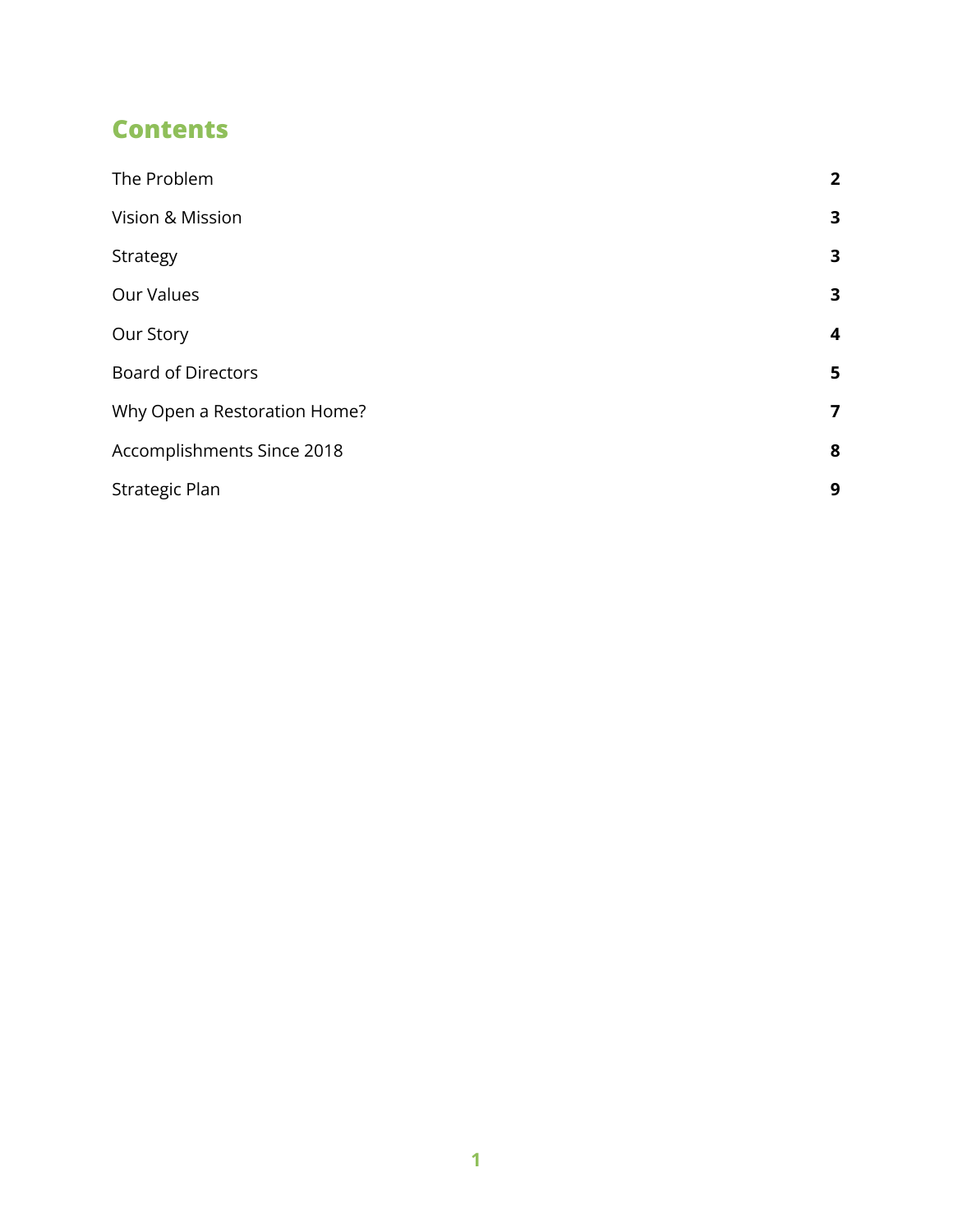# <span id="page-2-0"></span>**The Problem**

Human trafficking is modern-day slavery. It's the use of force, fraud, or coercion to obtain some form of labor or commercial sex act—and it still exists today:

- $\bullet$  40.3 million people are estimated to live in slavery worldwide.<sup>1</sup>
- Since 2007, 151,714 victims have been identified in the United States. $^2$
- Since 2007, 3,646 victims have been identified in Pennsylvania.<sup>3</sup>

This is why Greenlight Operation exists. When established in 2018, we identified two areas of need in Pennsylvania:

- **Many remain unaware of human trafficking**. Human trafficking is the fastest growing criminal industry. <sup>4</sup> However, if people don't know the issue exists in their communities, they won't take action to collaboratively combat it.
- **Victims lack long-term housing**. Sex trafficking is the most common form of slavery in Pennsylvania,<sup>5</sup> bringing untold dangers and long-term traumas to survivors. Despite this, less than a dozen anti-human trafficking organizations exist in South Central Pennsylvania—and only a few provide long-term restorative housing.

<sup>1</sup> ilo.org/global/publications/books/WCMS\_575479/lang–en/index.htm

<sup>2</sup> https://humantraffickinghotline.org/states

<sup>3</sup>humantraffickinghotline.org/state/pennsylvania

<sup>4</sup> https://www.justice.gov/usao-ri/human-trafficking

<sup>5</sup>https://humantraffickinghotline.org/sites/default/files/Pennsylvania%20State%20Report%20For%20 2020.pdf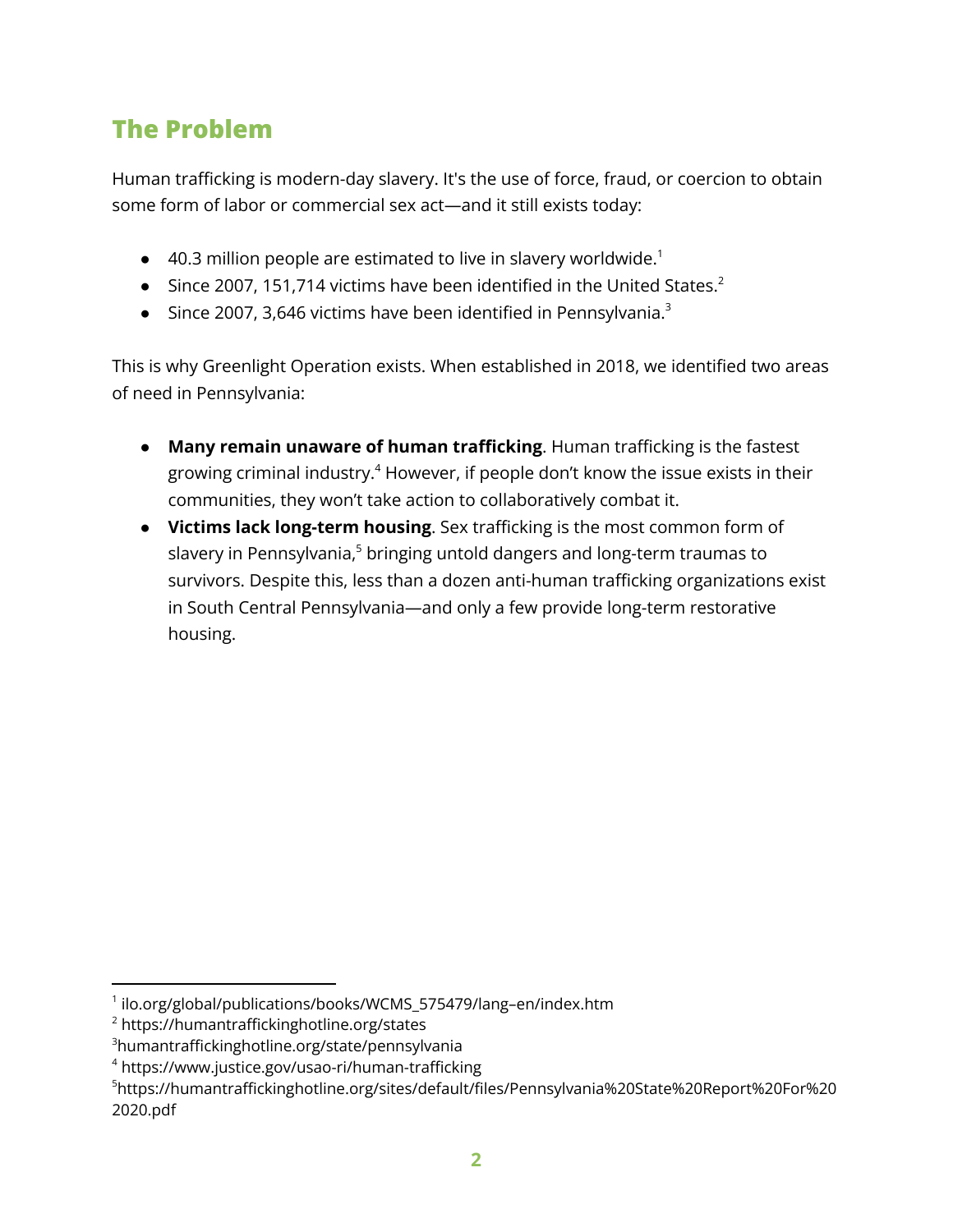### <span id="page-3-0"></span>**Vision & Mission**

**Vision:** We desire to see a world where human trafficking is disrupted and survivors are restored.

**Mission:** Our mission is to strategically combat human trafficking through educational initiatives and serve sex trafficked women through a continuum of restorative care.

### <span id="page-3-1"></span>**Strategy**

#### **Educational Initiatives**

- **● Seminars:** We lead speaking engagements and tailored trainings at schools, churches, events, and community gatherings.
- **● Research:** We equip partners and the public with timely and accurate anti-human trafficking information.
- **Consultations:** We consult with law enforcement to better identify human trafficking cases, implement best practices when interacting with victims, and connect victims to services.

#### **Restorative Care**

**● Restoration Home Project:** We are establishing a long-term restoration home in the greater Harrisburg area for sex trafficked women.

### <span id="page-3-2"></span>**Our Values**

**Integrity**: We speak the truth and do what is right.

**Stewardship**: We utilize resources efficiently and effectively.

**Collaboration**: We learn from, listen to, and partner with like-minded individuals and groups.

**Reliability**: We build trust through credible advocacy and unwavering support to survivors' restoration.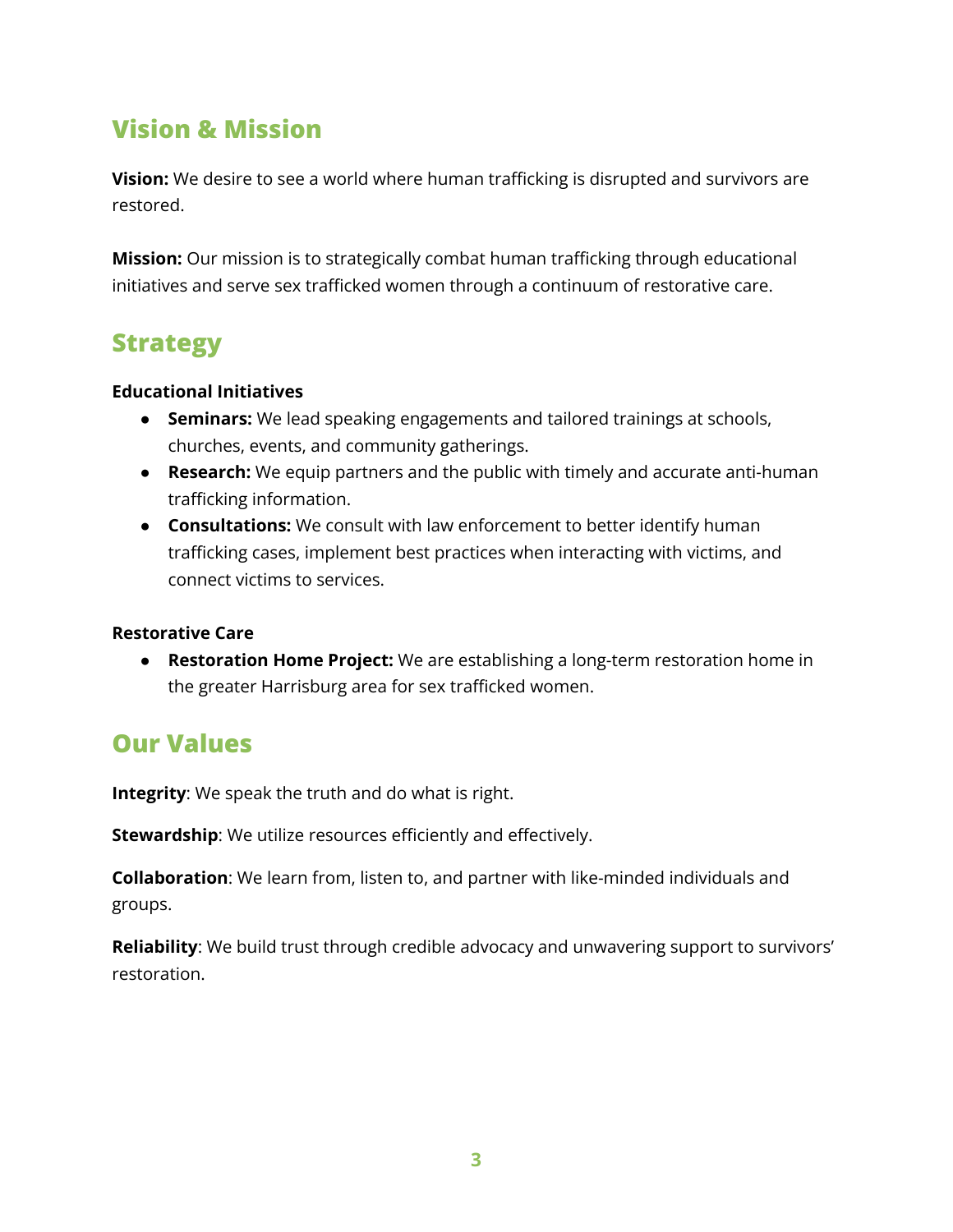### <span id="page-4-0"></span>**Our Story**

In 2017, community members from the greater Harrisburg area gathered for an anti-human trafficking awareness event and were compelled to address modern day slavery in their communities. They learned that since 2007, thousands of victims of human trafficking had been identified in Pennsylvania $^{\circ}$ , yet there was sparse education and awareness and few resources for survivors.

After the event, a group of ordinary people—students, parents, business leaders, pastors, teachers, and health care workers—came together and asked themselves: **what more can we do? How can we prevent human trafficking, address it alongside lawmakers and law enforcement, and serve survivors who often lack resources after being rescued?**

These questions led to the formation of Greenlight Operation, a local grassroots ministry out of Christian Life Assembly in Cumberland County. In 2018, we set out to raise awareness about human trafficking, make connections in the anti-human trafficking community, and raise funds to open a long-term restoration home for trafficking survivors.

We do not just want to be known for what we are against, but what we are for: freedom, collaboration, and restoration. To fight against human trafficking, yes, but also to promote a culture that values the dignity of human life and loves our neighbor more than ourselves.

While we continue gathering support and resources to launch a thriving restoration home program, we remain committed to addressing human trafficking in our communities through ordinary people doing extraoridnary work.

<sup>&</sup>lt;sup>6</sup> National Human Trafficking Hotline statistics.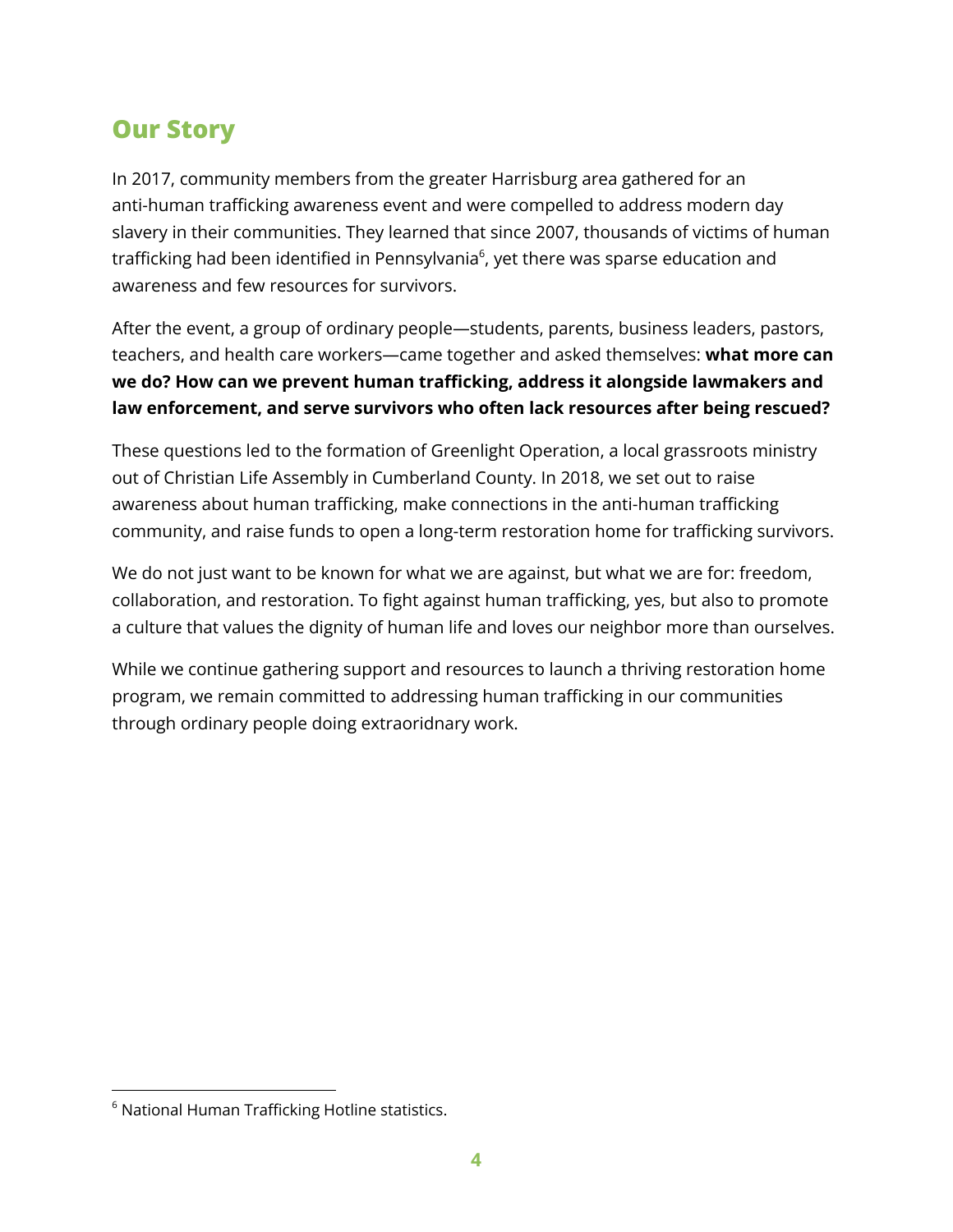## <span id="page-5-0"></span>**Board of Directors**

#### **Jordan Pine - Founder, President & CEO**

Jordan's passion to combat human trafficking sparked at a young age and shaped much of her purpose in life. She received her B.A. in Politics with a minor in Criminal Justice from Messiah University. She holds years of experience in business management, executive-level strategy, and team leadership. She also served alongside several organizations that work with human trafficking survivors, received training in crisis management, and continues to build a strong network of freedom fighters and law enforcement officials. Today, her passion to see freedom for all is stronger than ever.

#### **Pastor Scott Ball – Treasurer**

Pastor Scott serves as the Executive Pastor at Christian Life Assembly and has years of organizational leadership experience. Greenlight Operation is grateful for his strong counsel and expertise in finances, team leadership, marketing, and administration.

#### **Pastor James Dinger – Secretary**

Pastor James Dinger serves as the lead pastor of Pathway Community Church. He has his B.S.B.A. in Marketing and Advertising and over two decades of executive-level management experience in marketing and business development. Greenlight Operation is grateful for his passion to combat human trafficking and willingness to utilize his years of leadership experience to advance freedom.

#### **Amy Thurston**

Amy Thurston is the Founder and President of Hope Inspire Love. She works passionately to abolish modern-day slavery and provide freedom to victims. She holds a degree in Christian Leadership from Southeastern University and has a background in youth ministry and counseling. She is also a life coach and credentialed minister, speaker, and educator—crucial skills invaluable to Greenlight Operation's mission.

#### **Pastor Shane Wilson**

Pastor Shane is the lead pastor of Christian Life Assembly. He has assisted with launching multiple nonprofits and has served as the chairman of several ministry boards. His experience in business, leadership, and nonprofit work makes him a strong asset to Greenlight Operation's Board of Directors.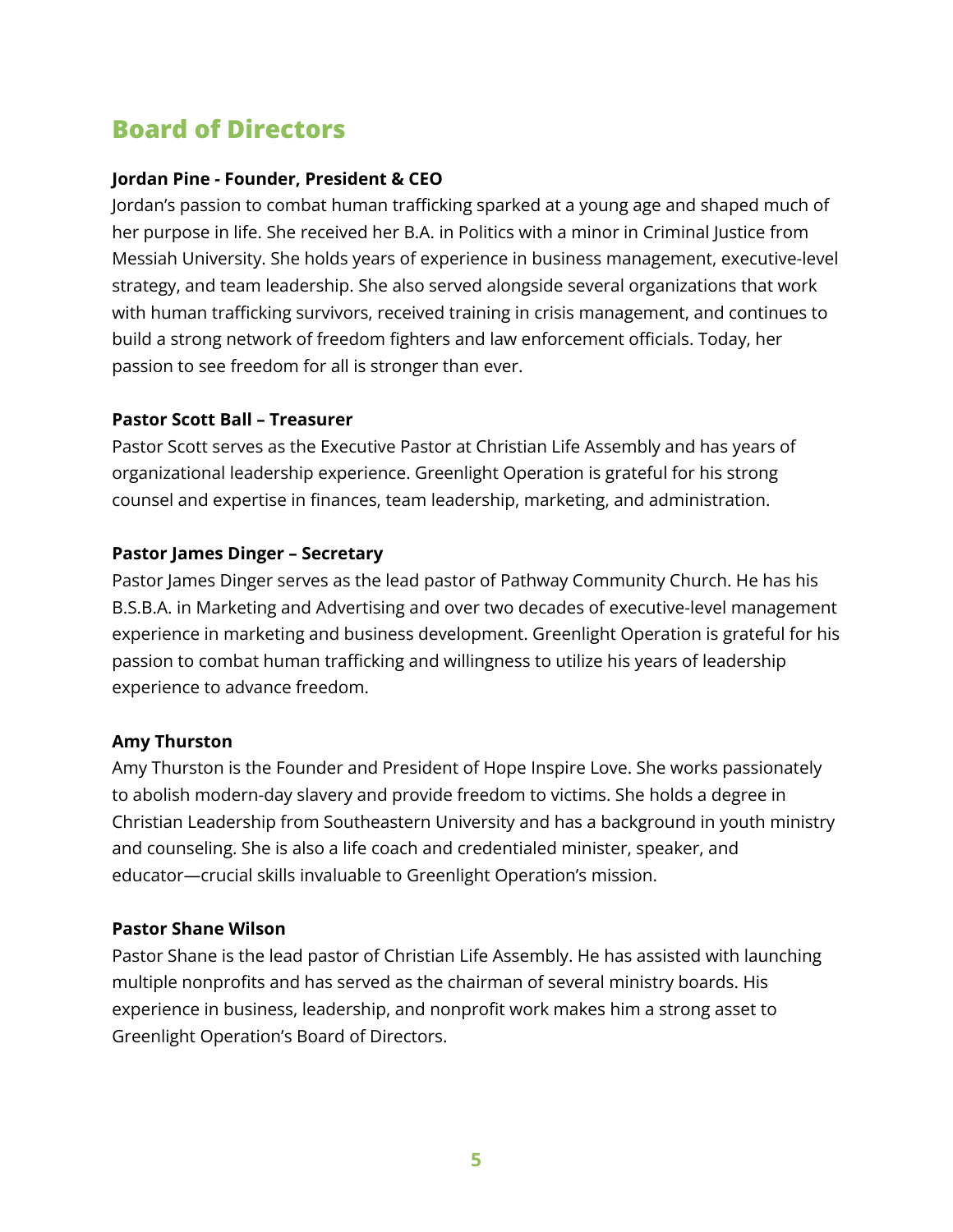#### **Maryssa Chaplin**

Maryssa Chaplin works as a Real Estate Agent for the Chaplin Group of Keller Williams of Central PA and specializes in transactions and project management. She has vast experience in leadership and nonprofit boards. With her extensive knowledge of the real estate process, Greenlight Operation is confident in her ability to help find the perfect property for the restoration home and to guide the team throughout the process.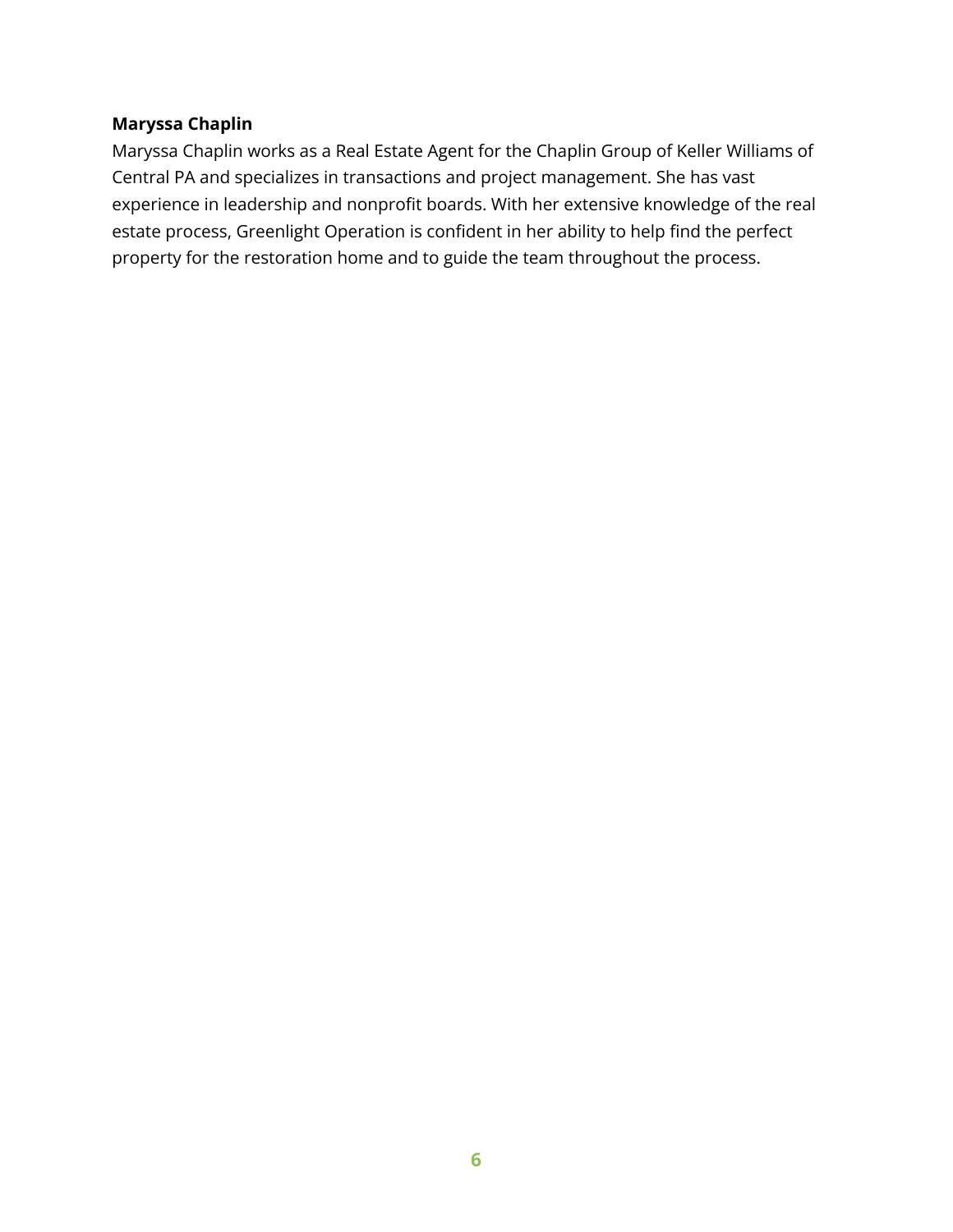### <span id="page-7-0"></span>**Why Open a Restoration Home?**

Since 2007, the National Human Trafficking Hotline has identified 151,714 victims of human trafficking. Of those identified, the vast majority of victims are women and girls who were coerced into sex trafficking, and once extracted, often lack trauma-informed therapy and long-term housing for their recovery.

For instance, each year the U.S. Department of State reports "insufficient access to housing, including transitional housing and long-term housing options for trafficking victims." And in their 2021 report, "advocates reported even more drastic lack of access to housing . . . coupled with increased assistance requests."

Pennsylvania is not exempt from the housing shortage for survivors of human trafficking. The fact is, **there are far more victims than beds available**.

Now more than ever, victims need a safe home and community to find peace, joy, and rest. This is why Greenlight Operation desires to provide a safe haven to survivors through a long-term residential program in the greater Harrisburg area. Our home will house 5-8 women for 12+ months, and upon arrival, survivors will be enrolled in a restoration program, which will provide individualized, comprehensive care. This will include trauma therapy, counseling, and courses that equip each woman to live an independent and sustainable lifestyle. For more information about the program, visit [greenlightoperation.org/restoration-home](http://greenlightoperaiton.org/restoration-home).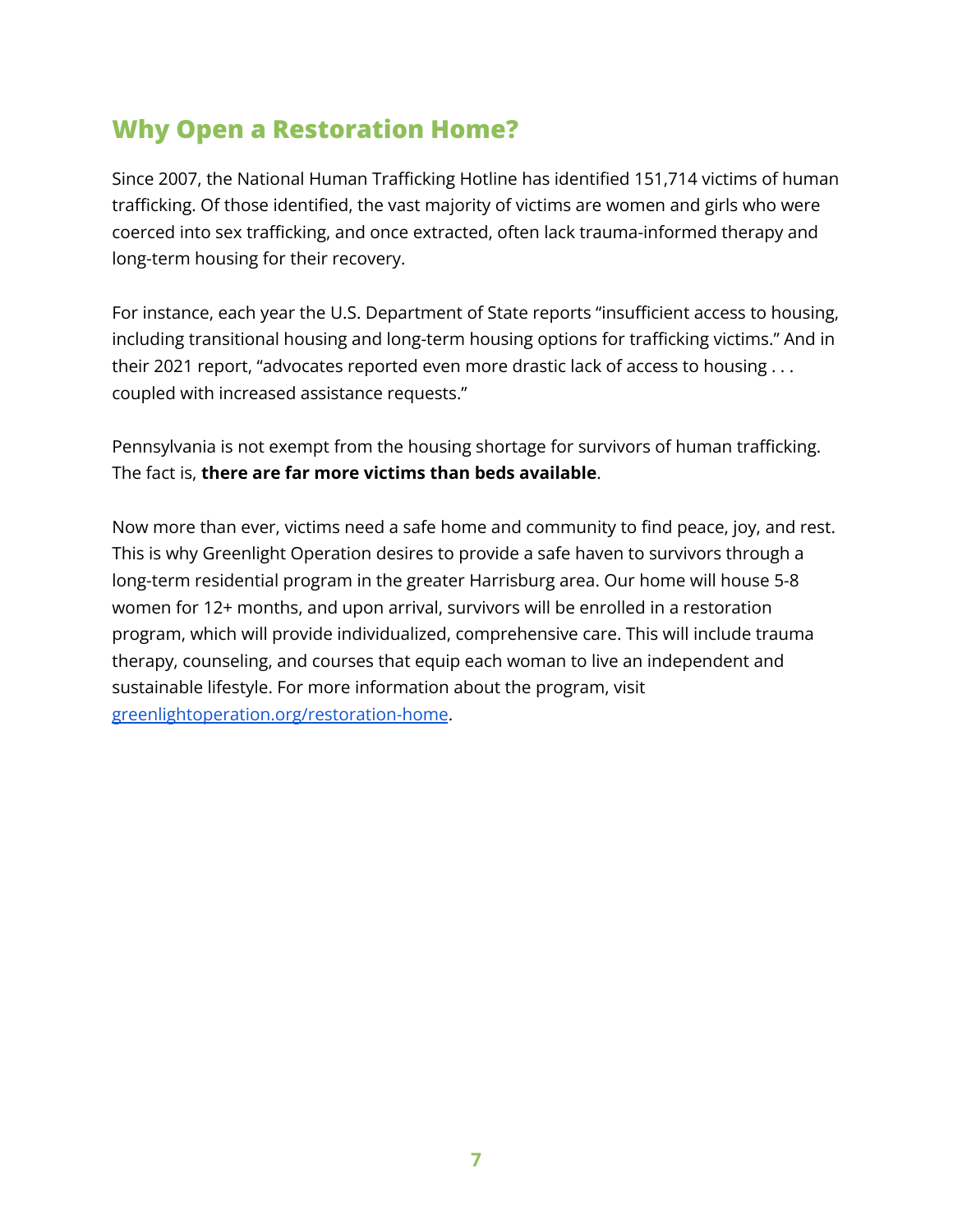## <span id="page-8-0"></span>**Accomplishments Since 2018**

- Spoke at 95 events/trainings
- Trained police, probation officers, domestic violence advocates, sexual assault advocates, foster care parents and case workers, social workers, public and private school teachers, students, church leaders, and business owners
- Joined the PA Anti-Human Trafficking Advocacy Work Group
- Launched an accredited internship program
- Provided free consultations to police that have led to the discovery and investigation of state-wide trafficking rings
- Provided consultations to district attorneys
- Joined the National Trafficking Sheltered Alliance
- Accepted into The Samaritan Women Institute for Shelter Care's Mentorship Program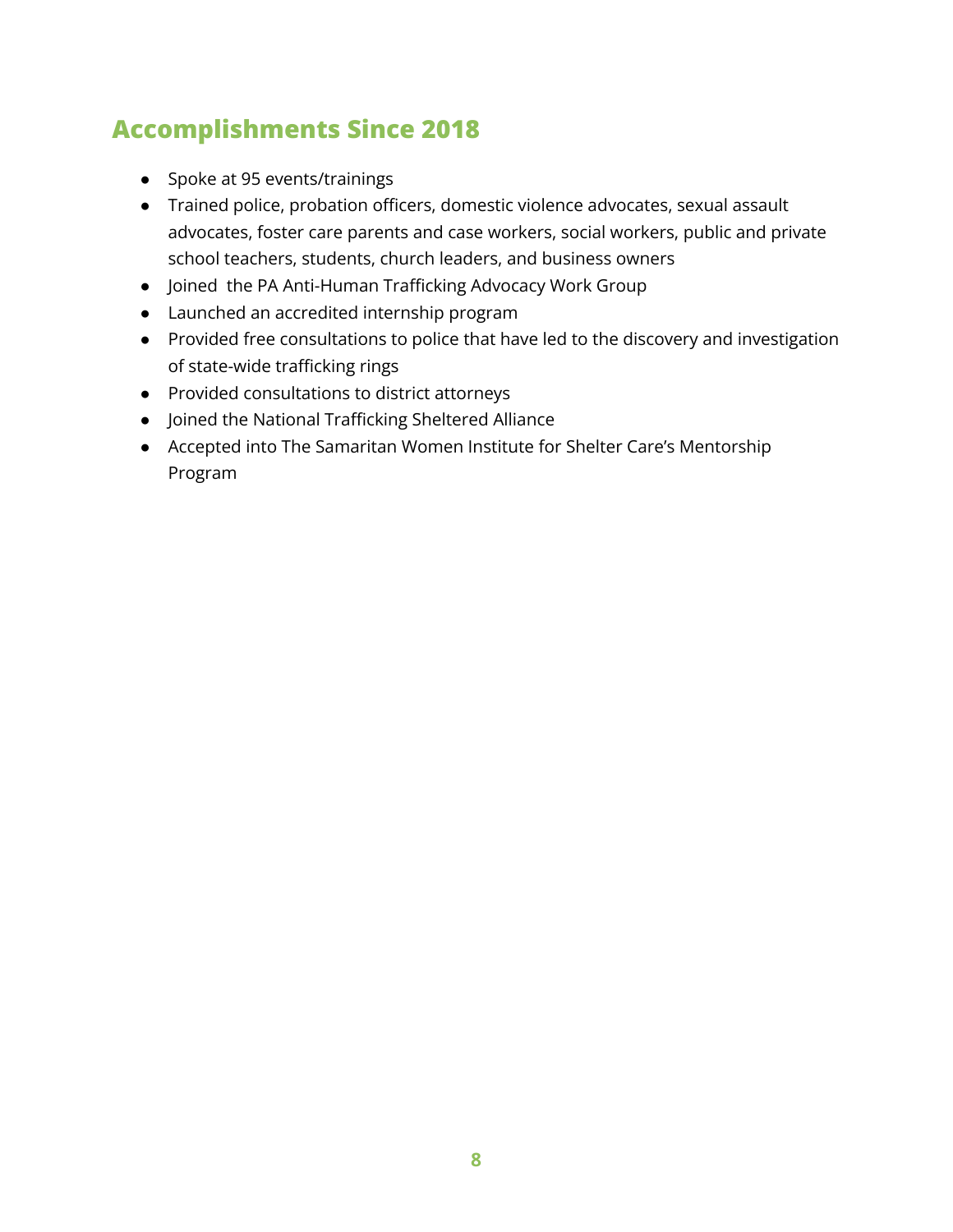### <span id="page-9-0"></span>**Strategic Plan**

In 2022, Greenlight Operation is accelerating our educational initiatives and restoration home project. Our long-term strategy builds upon these expected outcomes and tactical advances by outlining our goals over the next five years. Below are the key priorities:

#### **Educational Initiatives 2022 Goals**

1. Increase the annual number of human trafficking seminars.

Objectives:

- Host 25 seminars by December 31, 2022.
- Recruit and deploy a Community Relations Coordinator to market Greenlight Operation's seminars to prospective venues.
- Maintain a healthy feedback loop so seminars remain effective and relevant.
- Establish a formal process of following up with and leveraging relationships with seminar hosts to recommend our program in their networks.
- 2. Increase education to middle school and high school students about healthy relational boundaries, online safety, and other key topics to prevent the recruitment of youth into human trafficking.

- Educate 1,000 students by December 31, 2022
- Maintain healthy relationships with school districts that have hosted Greenlight Operation by regularly engaging with them through email updates and meetings.
- Equip Community Relations Coordinator with outreach materials to introduce new school districts to Greenlight Operation.
- Ask previous school hosts to recommend Greenlight Operation's program to other contacts.
- 3. Train more law enforcement officials to improve recognition of the signs of human trafficking to better identify cases, and enhance proactive strategies to combat this criminal industry.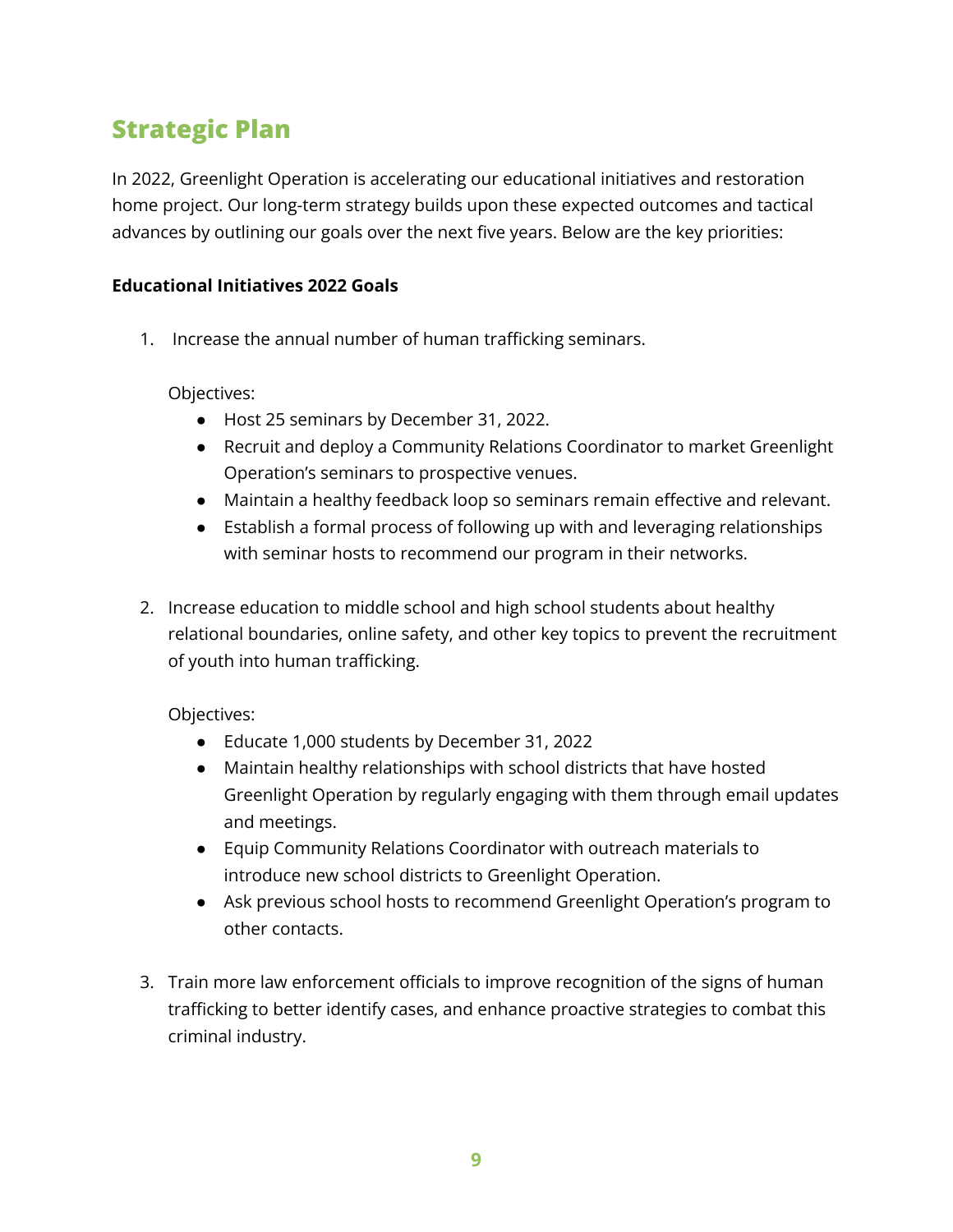- Work with current contacts to identify five influential law enforcement officials that would be willing to receive Greenlight Operation's training and take that training to their colleagues.
- Maintain a feedback loop so the training remains relevant and effective for the departments' needs.
- Cultivate an ongoing relationship with these departments so timely updates and information can be distributed.

#### **Educational Initiatives 2022–2027 Goals**

1. Strengthen relationship with local district attorneys to launch human trafficking task forces in Dauphin and Cumberland County.

#### Objectives:

- Collaborate with current connections within the Dauphin County and Cumberland County District Attorneys' offices to gain approval and collaboration for the launch of the task forces.
- Identify key individuals and/or organizations to interview to join the task force.
- Develop a launch plan with members of the task force.
- 2. Train Dauphin and Cumberland County's magisterial judges on human trafficking.

- Work with law enforcement and district attorney contacts to identify the biggest training needs for magisterial judges.
- Develop a focus group to review the training materials.
- Coordinate with police contacts to introduce Greenlight Operation to judges.
- 3. Create Greenlight Operation human trafficking educational curriculum that would allow individuals to receive needed certification.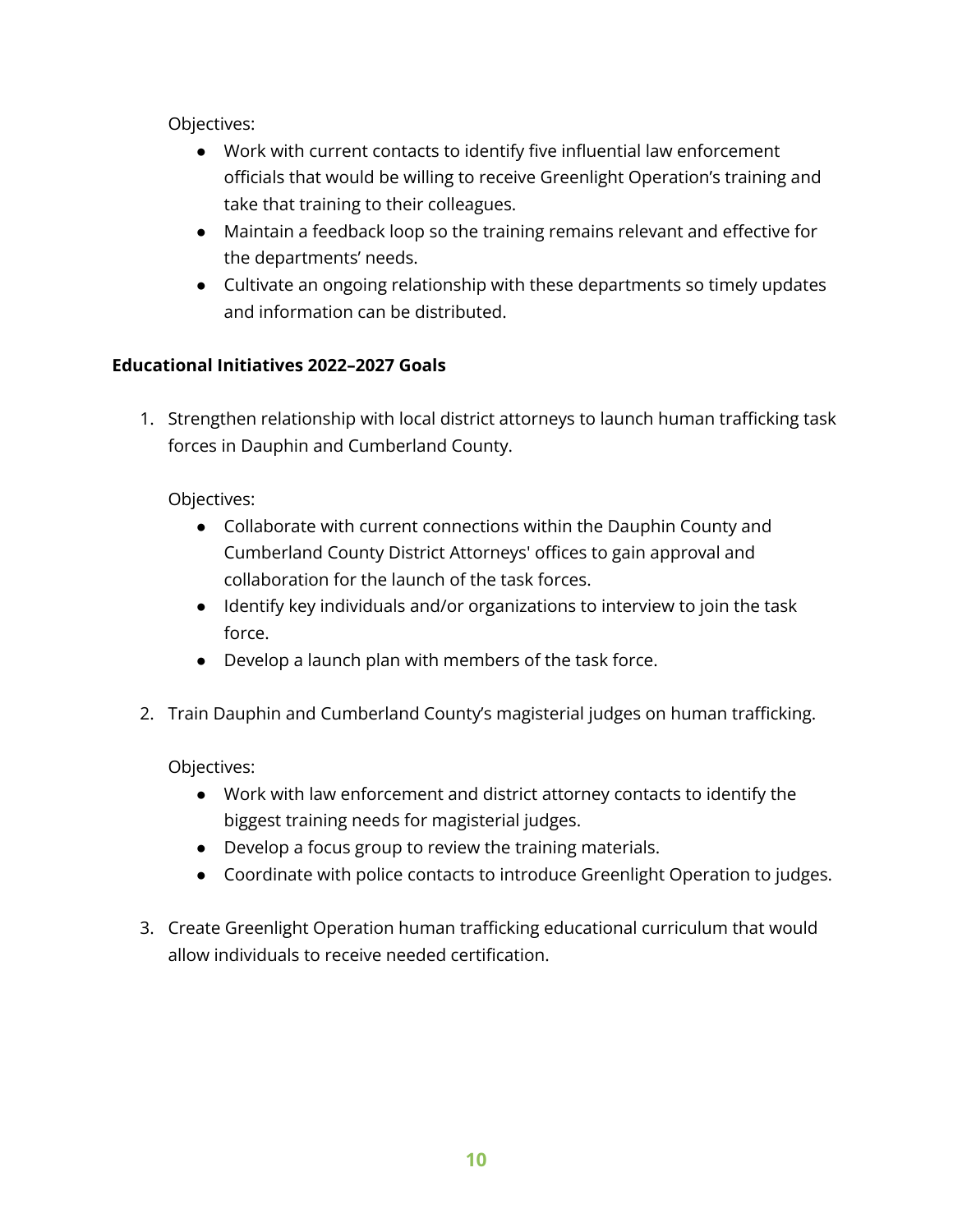- Engage with social service workers, law enforcement officials, teachers, and other professions that require ongoing certification to better understand their requirements and how we can meet those needs.
- Collaborate with accredited programs and individuals to develop our content.
- Work through the accreditation process.

#### **Restorative Care Goals for 2022**

1. Hire a Residential Program Director by October 2022.

Objectives:

- Activate job listing on recruitment platforms by May.
- Post the job opening on the Greenlight Operation website and job recruitment pages, and notify our followers about the job opening.
- Begin the interview process in June.
- Orient the new hire by the end of November.
- 2. Complete Course I and Course II of the Samaritan Women Institute for Shelter Care.

Objectives:

- Course I will be completed March 25.
- Greenlight Operation's Team is working through the requirements to be accepted into Course II: Programs and Services. We are striving to complete these items by July.
- Collaborate with our Institute Mentor to ensure we are on track for acceptance into Course II.
- 3. Purchase the restoration home property by the end of 2022.

- Identify property with our realtor.
- Raise \$350,000 to pay for the home in full. Please see fundraising goals to see how we plan to accomplish this.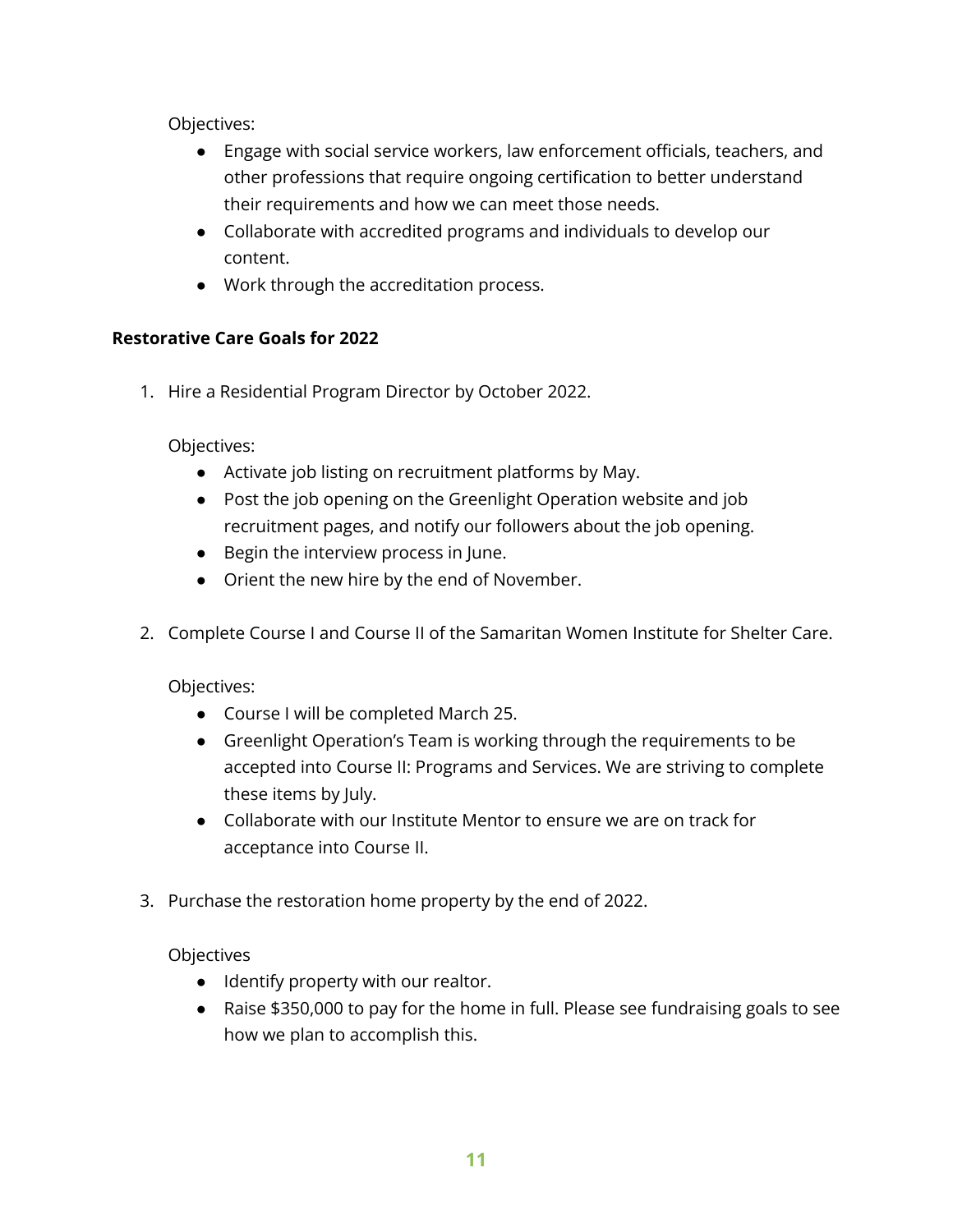#### **Restorative Care Goals for 2022–2027**

1. Open the restoration home by the end of 2023

Objectives:

- Meet 2022–2023 fundraising goals.
- Finalize the zoning process by January 31, 2023.
- Complete renovations needed on the property by April 30, 2023.
- Train staff of program and policies by May 31, 2023
- 2. Hire two case managers by April 2023

Objectives:

- Meet 2022–2023 fundraising goals
- Post job openings on the Greenlight Operation website and job recruitment pages, and notify our followers about the job opening.
- Begin the interview process by March 2023.
- Onboard cases managers by May 2023.
- 3. Identify property owners in the greater Harrisburg area who are willing to provide free or low-cost housing for program graduates.

- Engage with followers to identify five potential property owners who are willing to provide free or low-cost housing for program graduates by October 2023.
- Begin the real estate owner application and interview process in January 2023. This process is in place to ensure owners are a fit for the program and the location is safe for residents.
- Regularly engage with these individuals and provide them with updates.
- Maintain a feedback loop and develop metrics to ensure this part of the restorative program is effective.
- 4. Partner with two higher education institutions to provide free or low-cost educational opportunities to survivors by March 2024.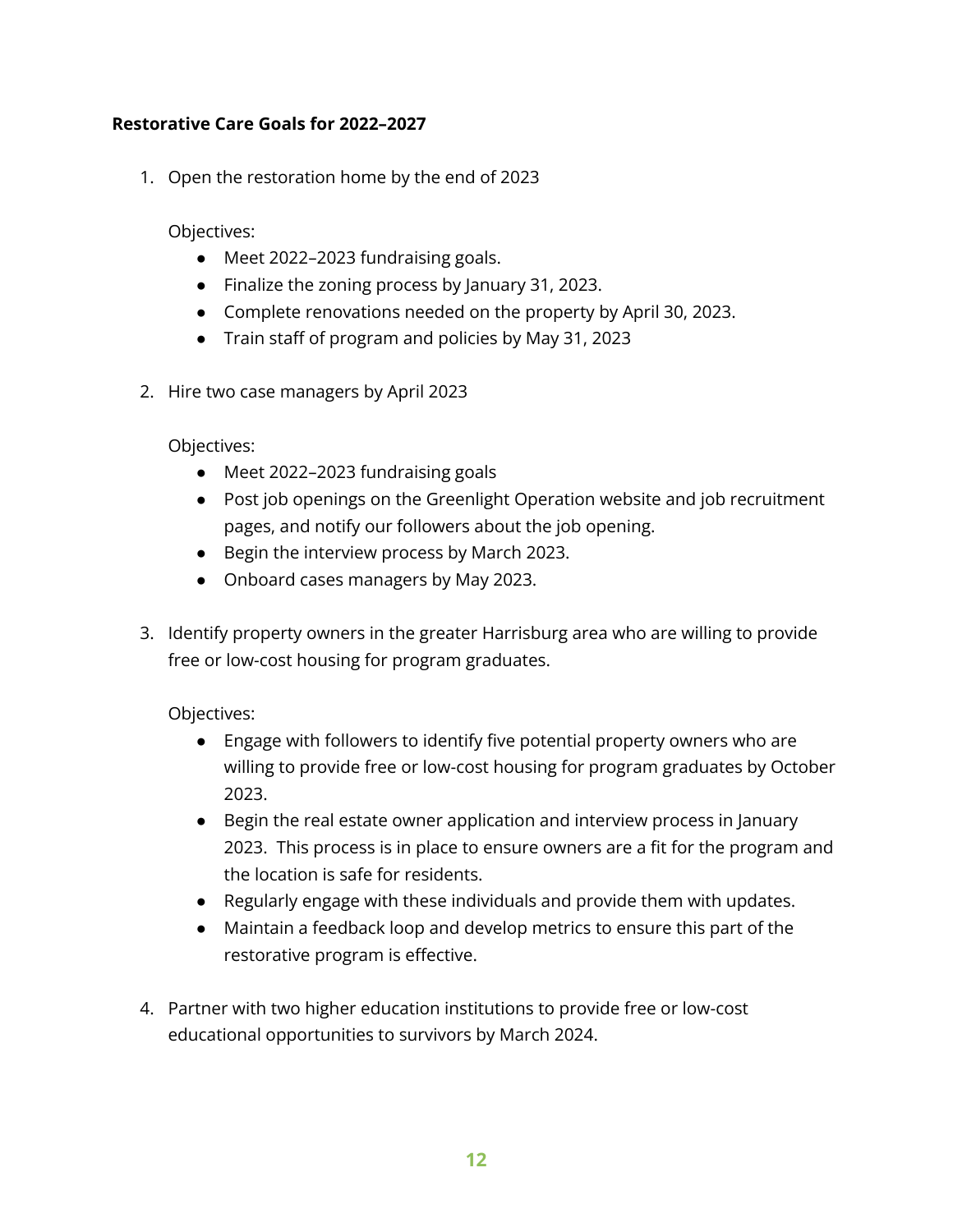- Strengthen relationship with colleges and universities we currently partner with in the greater Harrisburg area.
- Meet with provost offices to understand potential opportunities for scholarships.
- Work to meet necessary requirements.
- 5. Build a network of business owners to provide job skills training to survivors

Objectives:

- Work with the Community Engagement Coordinator to identify current Greenlight Operation followers that are business owners.
- Meet with these business owners to explore potential opportunities for job skills training for survivors.
- Ask business owners if they have any peers they recommend for this program so we can have ten business owners ready to provide this training to survivors by March 1, 2024.

#### **Fundraising Goals for 2022**

1. Raise \$350,000 to fully purchase the restoration home property

- Contract with a grant writer.
- Apply for \$100,000 in private grants.
- Cultivate current and prospective church partnerships to raise at least \$20,000 in annual support.
- Engage with local business owners to raise at least \$50,000 in support.
- Cultivate current and prospective donor relationships to raise at minimum \$130,000.
- Raise \$20,000 at the Run for Restoration on May 21, 2022.
- Raise \$30,000 at the Greenlight Operation Gala on October 13, 2022.
- 2. Every speaking engagement in 2022 is fully sponsored.